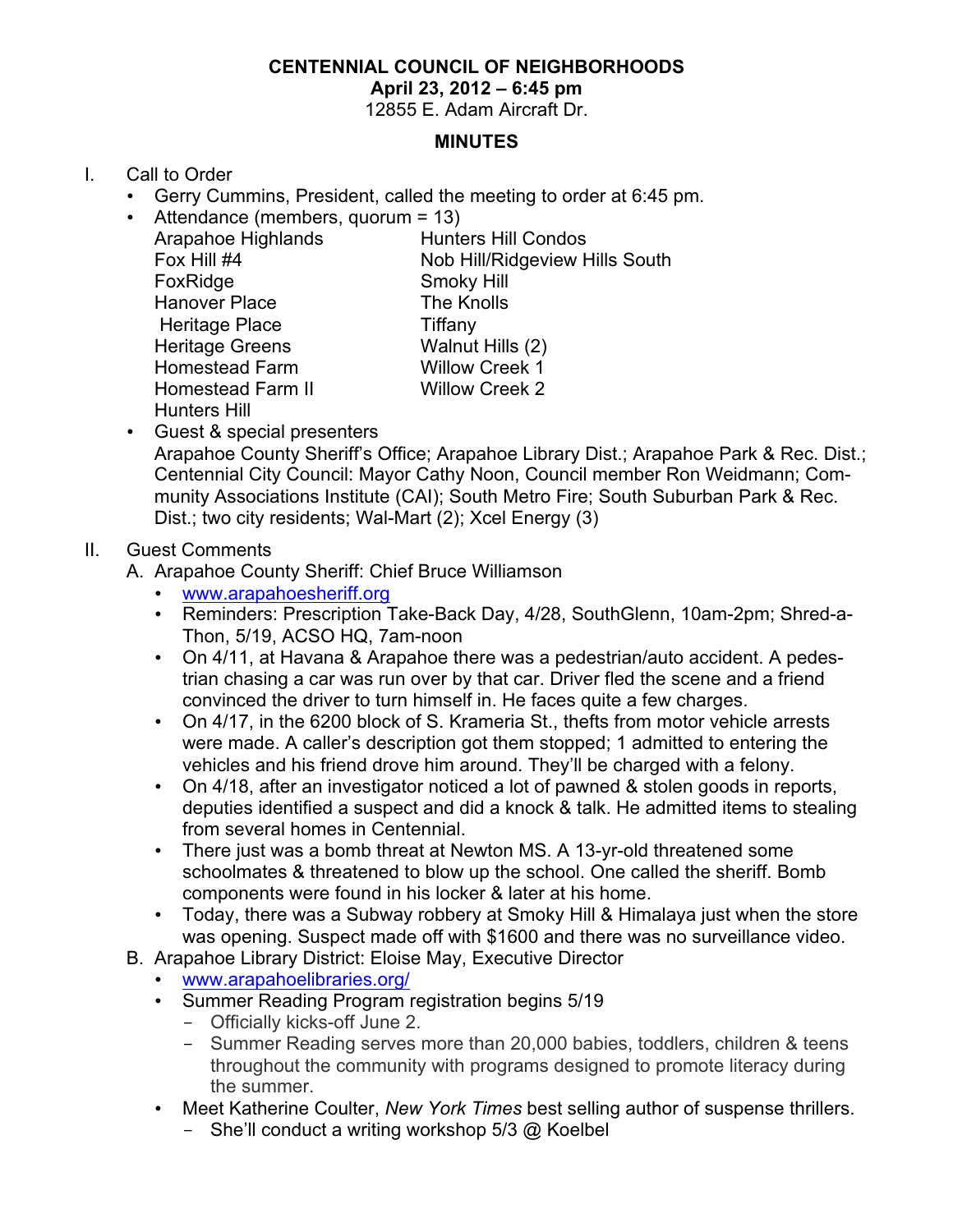- She'll sign and discuss her books,  $5/4$  @ Denver Marriott Tech Center.
- Harry Potter has arrived on eBooks. All 7 digital books are available in Kindle, EPUB, and MP3 format. See the website to reserve.
- C. Arapahoe Park & Rec. District: DeLos Searle, Assistant District Manager
	- www.aprd.org
	- Lookout Pool, at Liverpool & Quincy, will be opening at the end of May.
	- The Trails Summer Pass will be back again this summer, available 5/19. It's good for 3 months from the date of purchase, available for in and out of district users.
	- 5/23, Trails Rec. Center blood drive, 1 6:30 pm. Contact Michelle McGhee, 303- 269-8404 or michellemcg@the-trailsorg.
	- There are several coupons available on line.
		- 20% off Adult Swim Club registration for June, Lookout Pool.
		- 10% off art & pottery supplies, expires 30 April 2012.
	- 5/12, Spring art & pottery sale, 9 am 4 pm, at Trails Rec. Center.
	- Join the Arapahoe Hurricanes Swim Team for ages 6 18. Practices are by age group, register online.
	- There's an April fitness special until the end of the month for 10% off on any fitness class.
- D. Fire Districts: Becky O'Guinn
	- www.cfpd.org, www.littletongov.org/fire, www.southmetro.org
	- Cunningham Fire Dist.
		- They have a Board election on 5/8. See the website for details.
		- They've started remodeling Station 63.
		- There will be an Emergency Medical Services Open House on 5/26. See the website for details or last month's minutes.
		- Wellness Summit at Grandview HS went very well.
	- Littleton
		- 5 new firefighters are on line, 2 of them won awards at the Aurora Fire Academy.
	- On 5/12 there will be a service at the Fallen Firefighter Memorial located near Alameda & Wadsworth. Check any fire district website for specifics.
- E. Cherry Creek Schools: not present
	- http://cherrycreekschools.org
- F. South Suburban Park & Rec. District: Teresa Cope
	- www.SSPR.org
	- We're all invited to the  $5<sup>th</sup>$  Annual Centennial Spring Fling, May 12 at deKoevend Park, next to Goodson Rec. Center, 10 am – 2 pm.
	- There's a new Try Golf program: for \$10 you get one 30-min. group lesson, hit some range balls and get to play one hole at either SSPRD golf course.
	- 5/19, National Women's Health Day, 9 am noon, at Buck Rec. Center. They'll have a sampling of fitness classes, mini self-defense class, nutrition class, and much more. Free!
	- Also on 5/19 at the Family Sports Dome, we'll have a Touch-A-Truck event, 10 am – 1 pm. Free, see the variety of trucks SSPRD has, zamboni, too.
	- On 5/28, Mary Schreiner will host the monthly Nutritional Chat, healthy eating habits and nutrition tips. This is 11:30 am – 12:30 pm at Goodson Rec. Center, free, no pre-reg. For monthly Nutrition Chat schedule see the website.
	- On 6/8, children ages 8-14 can make their own garden stepping stones. \$23 indistrict/\$26 out-of-district cost. You can get more info and/or signup on the website.
	- Vote May 8 for SSPRD Board of Directors. See the website for the information.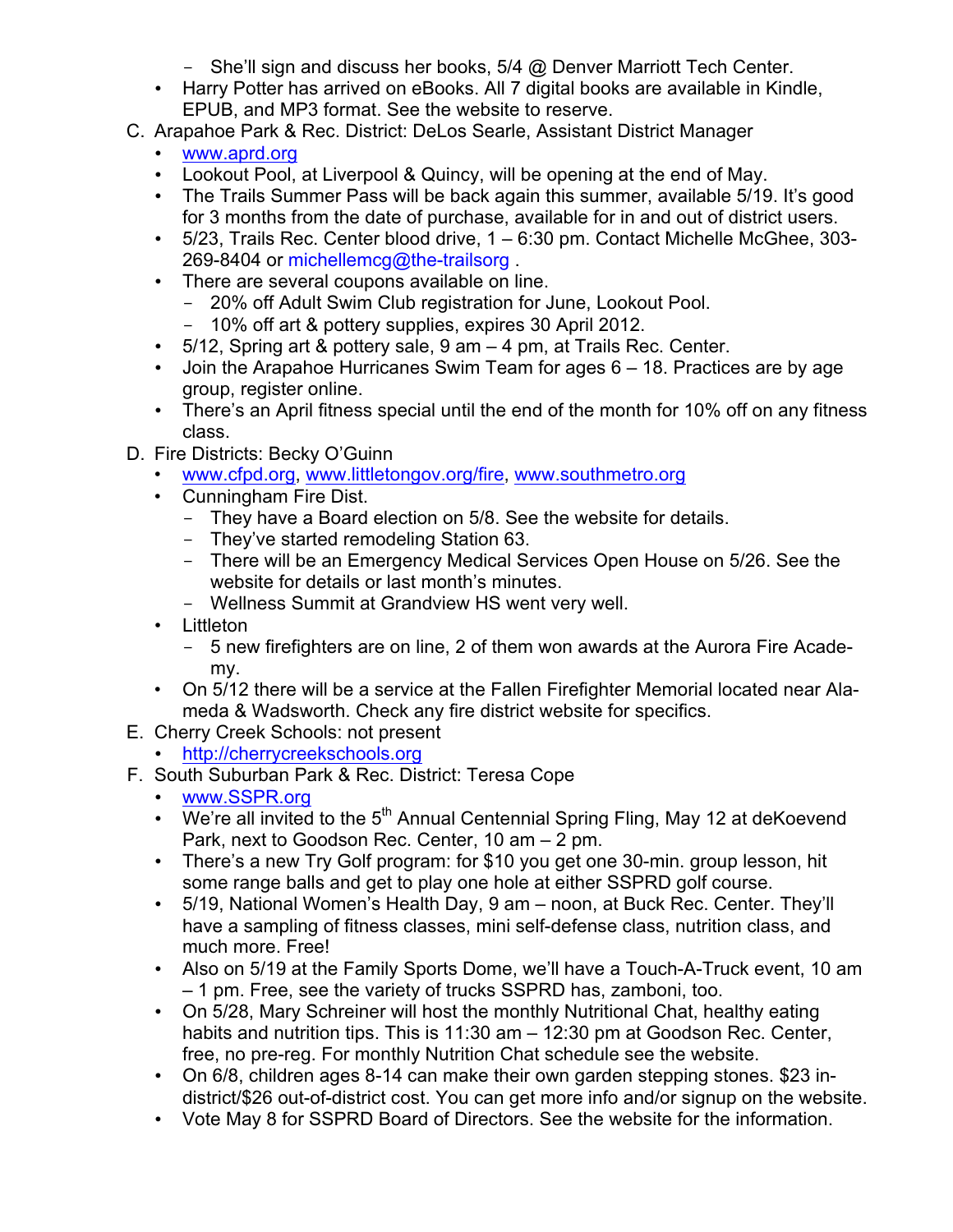- G. Open Space Advisory Board, Mark Gotto
	- The Board is meeting with APRD & SSPRD for their funding requests for 2012 & 2013 goals
	- They have already heard from APRD. 2012: Trails Rec. Center needs new spin bikes, \$25K; Piney Creek Hollow playing fields, easier way for parents to view games, paved trails in & out of park , handicap accessibility, \$80K; rebuild shelters along Piney Creek Trail (\$25K). Requests for 2013: Indian Ridge Ele. is surrounded by Piney Creek Trail, asking city to annex school, add an amphitheater; splash park at Trails. SSPRD requests are tomorrow. We'll tour all sites this weekend.
- H. CAI, Chris Crigler
	- 5/15, a Lunch & Learn at Maggiano's, 11:30 am. The program is titled "Water, Water No Where and Not a Drop to Drink" and will discuss water and your HOA, from low-flow to landscaping. Cost is \$35 for members (CenCON is a member) and \$45 for non-members.
- I. City of Centennial
	- www.centennialcolorado.com
	- Ron Weidmann, District 4
		- Centennial Center Park will have a soft opening on  $4/27$ ,  $4 5$  pm.
		- There is a project at the Parker Jordan Centennial Open Space. It will add an amphitheater, trails, and other amenities. It's located just north of the Eco Park. (You would park at the trailhead by Tagawa's and walk north.)
		- Our new City Manager will start 5/1.
		- The summer street rehabilitation program will start shortly. City Council put an additional \$2M into it from the reserves. Street rehab is a priority for City Council. Generally, the City's road system is at 70% good/excellent.
		- City Council will have a budget workshop on 4/30, starting at 5:30 pm in the City office.
		- Regarding the Arapahoe Rd. widening from Waco St. to Himalaya, Aurora will have a ballot issue on helping to fund this project on the Nov. ballot.
		- Work on the bridge over Cherry Creek will start in Feb., 2013. The project will raise the bridge out of flood plain, up about 17', to make room for trails under the bridge.
		- At the Aurora Chamber of Commerce Gala, Cathy Noon was named Woman of the Year.
	- Mayor Cathy Noon joined us at 7:30, from the Dist. 1 meeting.
		- The Transportation Master Plan will have one more open house on 4/26 at the South Metro Chamber of Commerce in SouthGlenn, 4 – 7 pm.
		- There will be a Dist. 4 meeting at Smoky Hill Lib. on 4/26 at 7:30 pm.

(Then we had a change in the announced agenda.)

- J. Wal-Mart Neighborhood Markets: Gil Villas and Steve Kramer
	- This is Wal-Mart's version of a neighborhood supermarket, meant for quick run in and out for a couple of items.
	- They're using vacant stores for now. There will be one in Centennial at Smoky Hill & Buckley and one in Arapahoe County at Parker & Florida, plus others.
	- 50 stores slated through next 4 years.
	- They tend to go into strip malls and want to benefit those malls.
	- 3 stores will have grand openings on 6/20, 7:30 am (Centennial, Arapahoe County and Littleton); 3 more on 7/4 (Montbello, Chamber & I70, Coal Mine).
	- They tend to be about 45,000 sq.ft. in comparison to a super Wal-Mart at 230,000 sq.ft.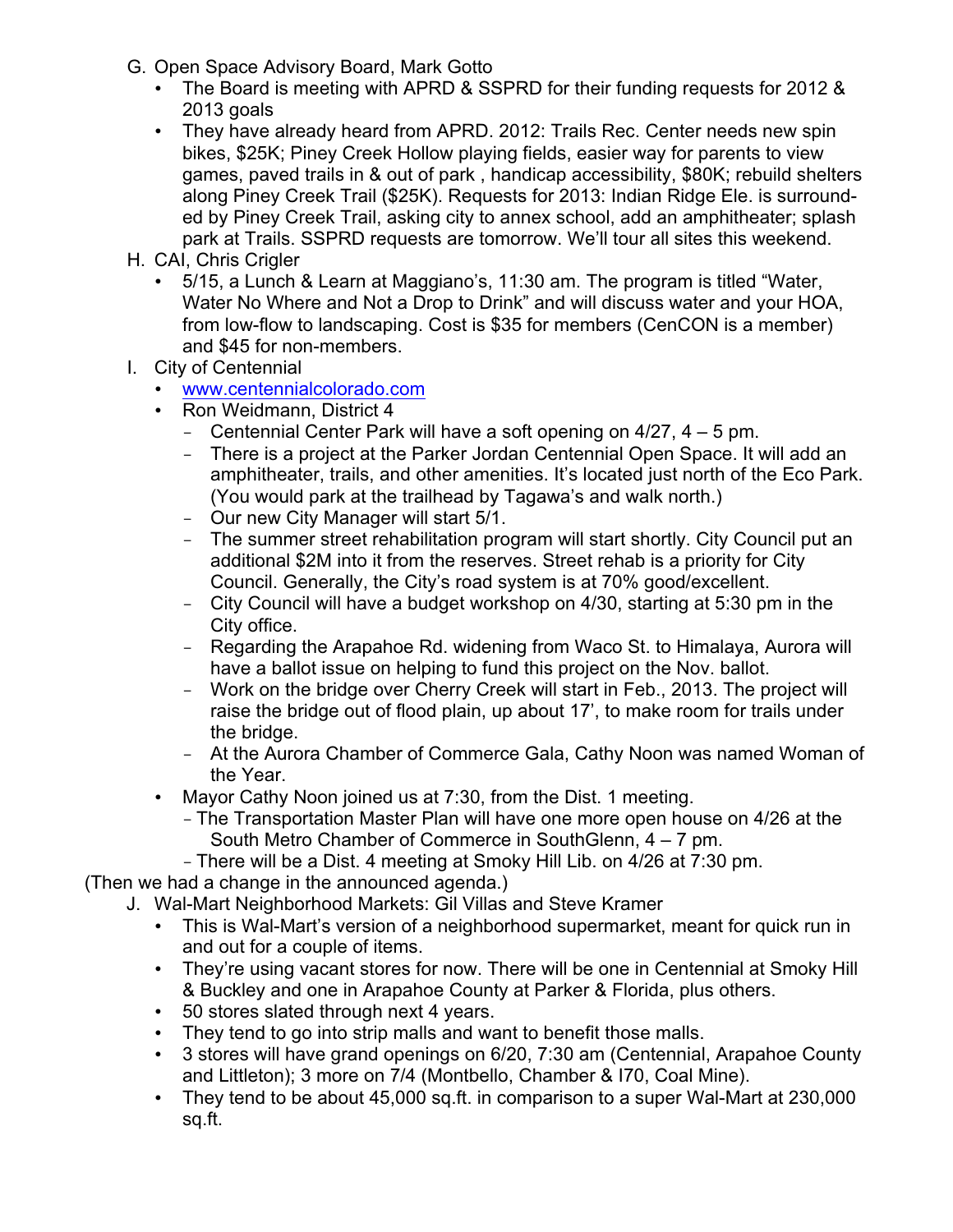- They will not be closing big boxes for this concept; in fact, they will be opening 4 more in CO.
- Blum: The Buckley store will have 3.2 beer. That was just approved by City.
- Dave Meyer: Will you have organics? Kramer: We do have some and Coloradogrown and produced items, as well.
- Wal-Mart does a lot of recycling, even spoiled meat goes to a wildcat preserve.
- Fulk: What is considered for siting a store? Kramer: Real estate, we want to use an eyesore building first.
- We don't compete with the normal, big grocery stores; we're more about convenience, designed to get in and out quickly.
- Whelan: What are the hours & will they have pharmacies? Kramer: 24-hours, yes, pharmacies
- Meyer: Getting in and out of Smoky Hill is extremely difficult. Kramer: We're working on curbing and we may ask the City for a traffic signal.
- The hiring center is at 2620 S. Parker Rd., #220, Aurora, 80014, 720-748-2384.
- K. Xcel Energy, Home Energy Demand Program: Steve Egan-Fowler, Andre Goin, Bruce Lester
	- This project is meant for people already using the Saver Switch program. This is an in home device pilot program.
	- We hope to change behaviors and help the people save money.
	- When energy demand is high, Xcel will control your equipment to help reduce high demands.
	- The devices that are part of this project:
		- #1 installs in the fuse box
		- #2 tells the homeowner about their energy usage; this also allows for control of equipment away from home.
		- #3 is a digital thermostat.
		- #4 is a socket into which the homeowner plugs an appliance to monitor usage and it can turn off appliances.
	- A postcard was sent to available folks. If you want to do it, you'll call a call center.
	- Fulk: What happens after the pilot program? Egan-Fowler: The people will find if they save money, they can continue to use the devices. Xcel might offer rebates or discounts to savers. It does allow you to remotely control your systems.
	- Moore: What's in it for Xcel? E-F: If a significant number of people change their behavior, it's a lower draw on Xcel. It also helps Xcel to reach its conservation goals.
	- Cummins: Will there be more marketing? E-F: There has been a great response to the postcard. We will probably not market more extensively. We may call people to whom the card has been sent.
- IV. HOA Forum: Where CenCON members can share questions and problems: none
- V. CenCON Business
	- A. President's report, Gerry Cummins:
		- HB 1237, records storage requirements for HOAs: it's passed the House unanimously and has gone through its Senate committees. It still needs to go to the Senate floor for  $2^{nd}$  reading.
		- Cummins reminded the members that next month's meeting would be one week earlier, 5/21.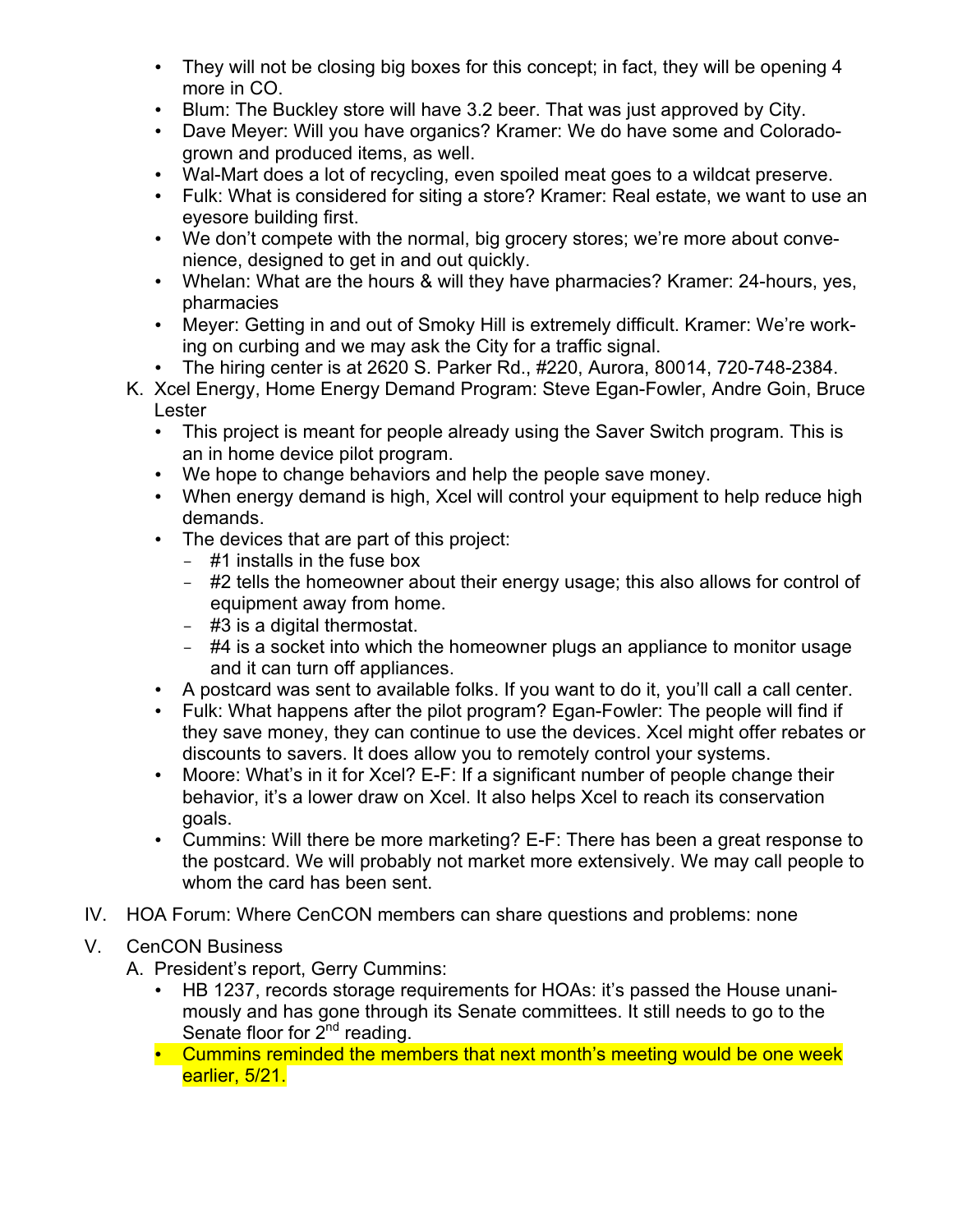- B. Secretary, Andrea Suhaka
	- The minutes for the 26 March meeting were revised very slightly and resent out with the agenda for this meeting. Changes were 2 names.
	- A motion was made, seconded and passed unanimously to approve the minutes as revised. (Leader/Doerr)
- C. Treasurer's report, C.J. Whelan
	- CJ passed around a sheet for members present to check sheet who's paid dues
	- We have renewed our ConstantContact email program, \$204.
	- Doerr: Are the finances audited? Cummins: our bylaws call for it, but we haven't been doing it. We haven't had a member who wanted to do it for us. - Roberta Allen volunteered to check the books.
	- We currently have 35 paid members. Our membership year began 1 April.

| Previous Checking Account balance:           | \$801.55  |
|----------------------------------------------|-----------|
| Deposits: Dues, 3/31 <sup>1</sup>            | 360.00    |
| Deposits: Dues, 4/20 <sup>2</sup>            | 330.00    |
| Expenses: Andrea Suhaka, Q1 Admin. expense   | $-75.00$  |
| Reimburse Whelan for ConstantContact renewal | $-204.00$ |
| <b>Current Balance</b>                       | \$1212.55 |
| • Previous Savings Account balance:          | \$2192.94 |
| Income: Interest                             | .27       |
| <b>Current Balance</b>                       | \$2193.21 |

- ! Note: The above accounts are located at First National Bank, 7777 E. Arapahoe Rd.
- D. First Vice President, Membership, Andrea Suhaka
	- I've been working on 3 more associations and finally got Saddle Ridge Condos after 2 years.
- VI. 2<sup>nd</sup> Vice President, Plans, Ed Bain
	- Denver Water Board Reservoir Replacement community meeting, NE corner of University & County Line Road
		- Community meeting: Denver Water will take out 2 tanks and put in new one. The land needs to be rezoned
		- If there's a community meeting close to you, ATTEND! The people who speak get heard.
	- Dry Creek Center Re-Zone, Dry Creek Road & University Blvd. (SE corner)
	- Antennae installation, Orchard Rd & Milwaukee Wy.
		- A proposed antenna would go on the corner of lot where houses have been scraped.
		- Couldn't they be put on a street light pole, instead?
- VII. Adjourned: Cummins adjourned the meeting at 8:45 pm.

Minutes respectfully submitted by Andrea Suhaka. Please see next page for list of associations who have paid their dues.

Please inform Andrea Suhaka at 303-770-0058 or standy@ecentral.com of changes in your CenCON Representative or Association President/Chair.

**Next Scheduled Meeting – May 21, 2012**